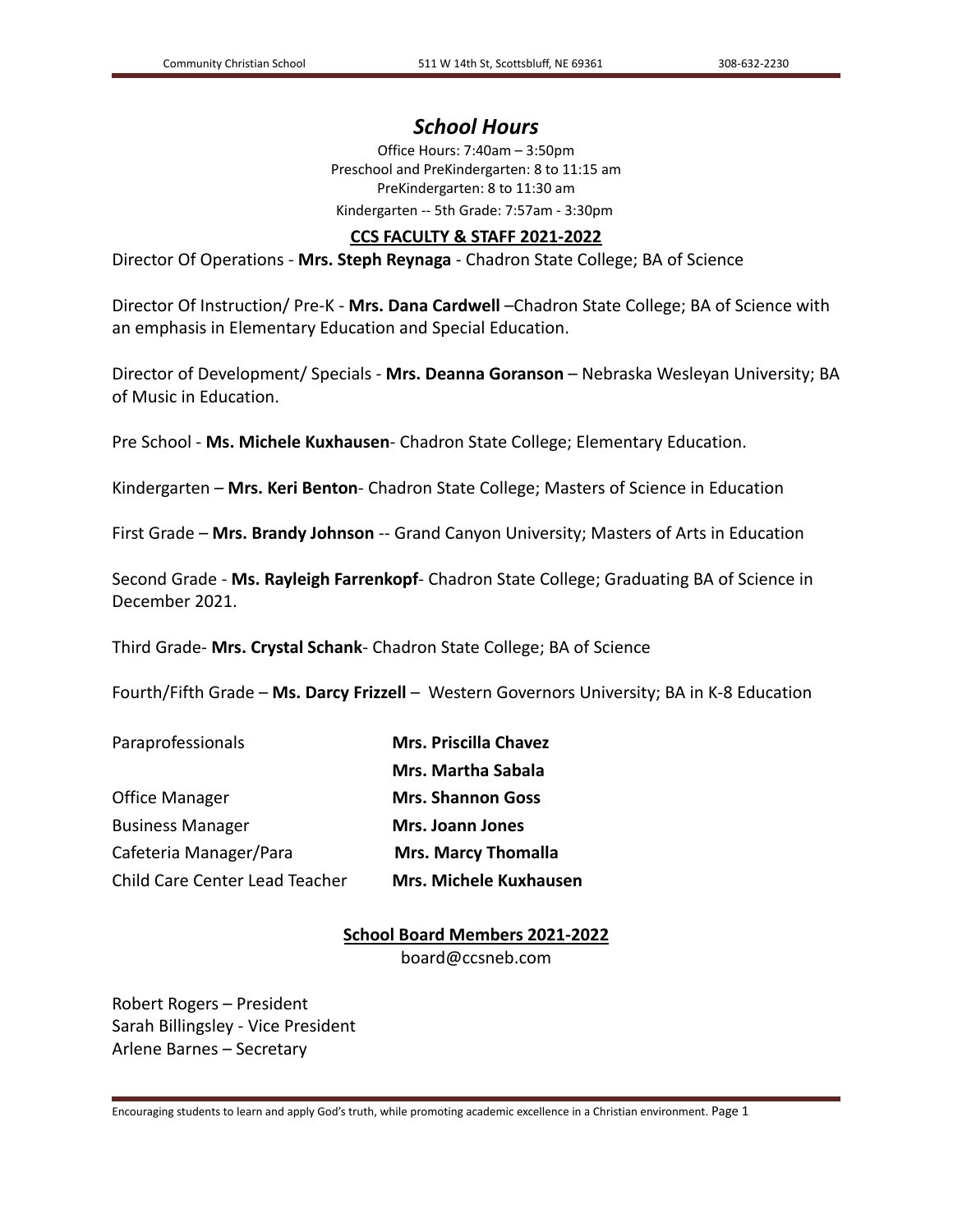# *Absences*

If a student is going to be absent, parents are asked to call the school by 8:00 a.m. the morning of the absence. Please request homework assignments at that time. Homework will be available to pick up after 3:15 p.m. at the office. Please, do not disturb classes to pick up homework. An unexcused absence is one for which there is no prior notice or phone call to the school.

**5 absences** (Non-excused) will result in a teacher phone call to parents/guardians regarding concern regarding student absences and how that affects learning and performance.

**10 absences** (Excused/Non-Excused) The principal will make contact with parents/guardians and their child to discuss his/her excessive absences, or eventual need of sending a letter and documentation of excessive absences to the county Attorney. Attendees must sign a form documenting the meeting, date, and specific concerns.

**15 absences** (Excused/Non-Excused) A CCS principal/teacher(s) will meet with the parents and student regarding excessive absences. The purpose of the meeting is to alleviate the need to proceed toward following State Statute (79-209) which requires a letter to the County Attorney seeking intervention regarding a student's excessive absenteeism and the potential loss of credit and/or expulsion. Minutes of the meeting are to be signed by all attendees.

**20 absences** (Excused/Non-Excused) A formal letter is sent to the County Attorney stating: (a) Due to the specific reasons (i.e.: extended illness) the principal is requesting additional time to work with the student prior to seeking County Attorney intervention; or (b) The principal believes that the school has used reasonable effort to resolve the student's excessive absenteeism and is requesting County Attorney intervention.

In circumstances where excessive absenteeism is seriously affecting a student's performance or behavior, Community Christian School reserves the right to seek assistance from the County Attorney in writing after 10 days of non-excused absences.

## *Academic Standards*

Each student is expected to complete assignments on time. Incomplete/missing work must be completed at home. Report cards are issued every nine weeks. Parent teacher conferences are held in October with Student Led conferences in March. Parents are encouraged to email or visit with teachers if there are any concerns throughout the year. The following grading system is used.

| Preschool-Kindergarten       | <b>First-Third Grades</b> | <b>Fourth-Fifth Grades</b> | <b>Specials</b>     |
|------------------------------|---------------------------|----------------------------|---------------------|
| <b>Evaluation Checklists</b> | 4= Advanced               | A=94-100%                  | S= Satisfactory     |
|                              | 3=Proficient              | B=86-93%                   | U=Unsatisfactory    |
|                              | 2=Needs Improvement       | C=76-85%                   | I=Improving         |
|                              | 1=Severe Deficiency       | D=70-75%                   | N=Needs Improvement |
|                              |                           | $F = 0 - 69%$              |                     |

## *Admission Policy*

Preschool students must be 3 years old by July 31 of the school year beginning in September. Pre-kindergarten students must by 4 years old by July 31 of the school year beginning in September. Kindergarten students must be 5 years old by July 31 of the school year beginning in September. A student's acceptance at any grade level is determined by admission assessment results (if necessary), interview data, and recommendations from the teacher and principal. No student shall be admitted who has a history of emotional or disciplinary problems, or a severe learning identification in which our program is not staffed. CCS's admissions practices are intended to fulfill Christ's commission to "make disciples" by challenging students who are not yet Christians to accept Christ as their Savior and by helping students that have accepted Christ as Savior to grow in their Christian faith *(Matthew 28:19).* As a Christian School, CCS encourages every student to be certain of their choice to accept and serve Jesus Christ as Lord and Savior and to be prepared to effectively inspire others as they share their faith.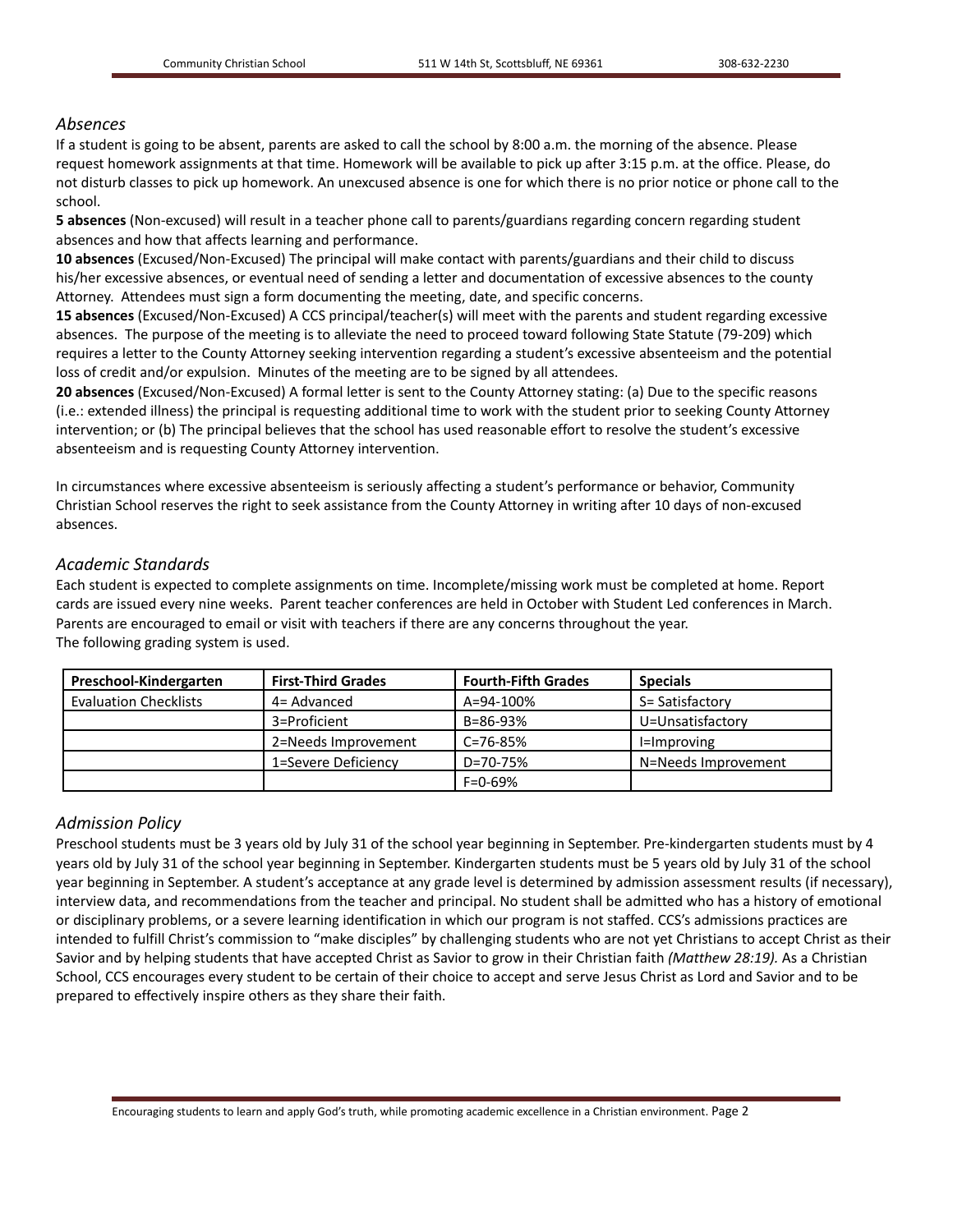## *Assembly*

A daily assembly will take place each morning in the gym at 8 am lead by the Principal. During this time, children will gather as a community to recite the pledges, hear special announcements, celebrate accomplishments, recognize birthdays, etc.

# *Board Meetings*

The Board of Education meets the 2<sup>nd</sup> Monday of every month, unless notification is provided to parents otherwise. CCS Board meetings are public meetings and parents are encouraged to attend. Notification of the board meetings will be in each communicator. In the event a patron would like to address the Board, the following policy will give guidance for those comments:

Patrons' Comments may be limited to five minutes per speaker and will be delivered in a manner reflective of Christian principles, refraining from hearsay, gossip, and anger. Comments related to policy will be heard in open session. Comments related to personnel will be heard in closed executive session, considered as the last item on the board's regular agenda, to protect the reputation of the subject(s). All comments will be considered and addressed by the Board prior to the next month's board meeting, with an explanation and/or decision provided in writing to the patron. All comments offered in open session and related outcomes will be recorded in the minutes and available for public review. Patrons who feel they require more time or consideration of their comments are encouraged to request their issue be placed on the agenda as an agenda item one week (seven calendar days) prior to the scheduled meeting.

# *Care of School Property*

Students are expected to be good stewards of the building and equipment, and refrain from marring or in any way damaging school walls, books, desks, furniture, doors, etc. This includes care and cleanliness in bathrooms. Students are to realize that bathroom etiquette is a reflection of the school. Anyone deliberately or accidentally damaging property will be expected to make financial restitution to the school for repair or replacement. Payment for books lost or damaged beyond normal use must be made to replace them.

# *Causes*

CCS is an interdenominational school. The school is not to be used for church promotion, fund-raising, political, or religious causes. No literature be distributed or displayed at CCS without prior approval. However, notices concerning Christian concerts and events may be displayed on the bulletin board in the entrance of the school.

# *Cell Phone Policy*

Cell phones will be turned in to the teacher at the start of the school day and returned to students at the end of the school day, 3:30 pm, and may be used for student-parent communication only. Any inappropriate use of cell phones at CCS, a CCS activity, or on field trips will be cause for loss of all cell phone usage privileges at CCS for the remainder of the school year and may result in disciplinary action. CCS will not be responsible for lost or stolen phones.

# *Chapel*

Chapel is held weekly and is coordinated by the Principal and Music Teacher. Various leaders in the community share messages of encouragement with the students to further God's kingdom. Chapel visitors agree to adhere to our Statement of Faith.

# *Childcare (including before and after school care)*

Before school care is provided through the Child Care Center from 6:00 to 7:45 am. During this time students must be on the fenced-in playground or in the gymnasium and must enter through the Child Care Center. The cost is a flat rate of \$5.00(billed) for morning care. Adult supervision is provided from 3:30 pm. until 6:00 pm. Because students at school are the responsibility of CCS staff, any child left at school after 3:45 p.m. will be placed in after-school care. Students need to wait for parents in 5C and exit through the 5C doors. Please do not expect your child to wait outside unsupervised after 3:45 pm. The rate is a flat rate of \$6.00(billed) per child. Advance notice is REQUIRED.

## *Communication with Parents*

Communication is one of the most important tools used to enhance students' success. In order for CCS to have effective communication with families it is essential that the office has current contact information for all students at all times. Weekly folders will be sent home with important school information, newsletters, The Communicator, etc. Please look for this each week. Lunch menus for the upcoming month will be sent home the last week of the month.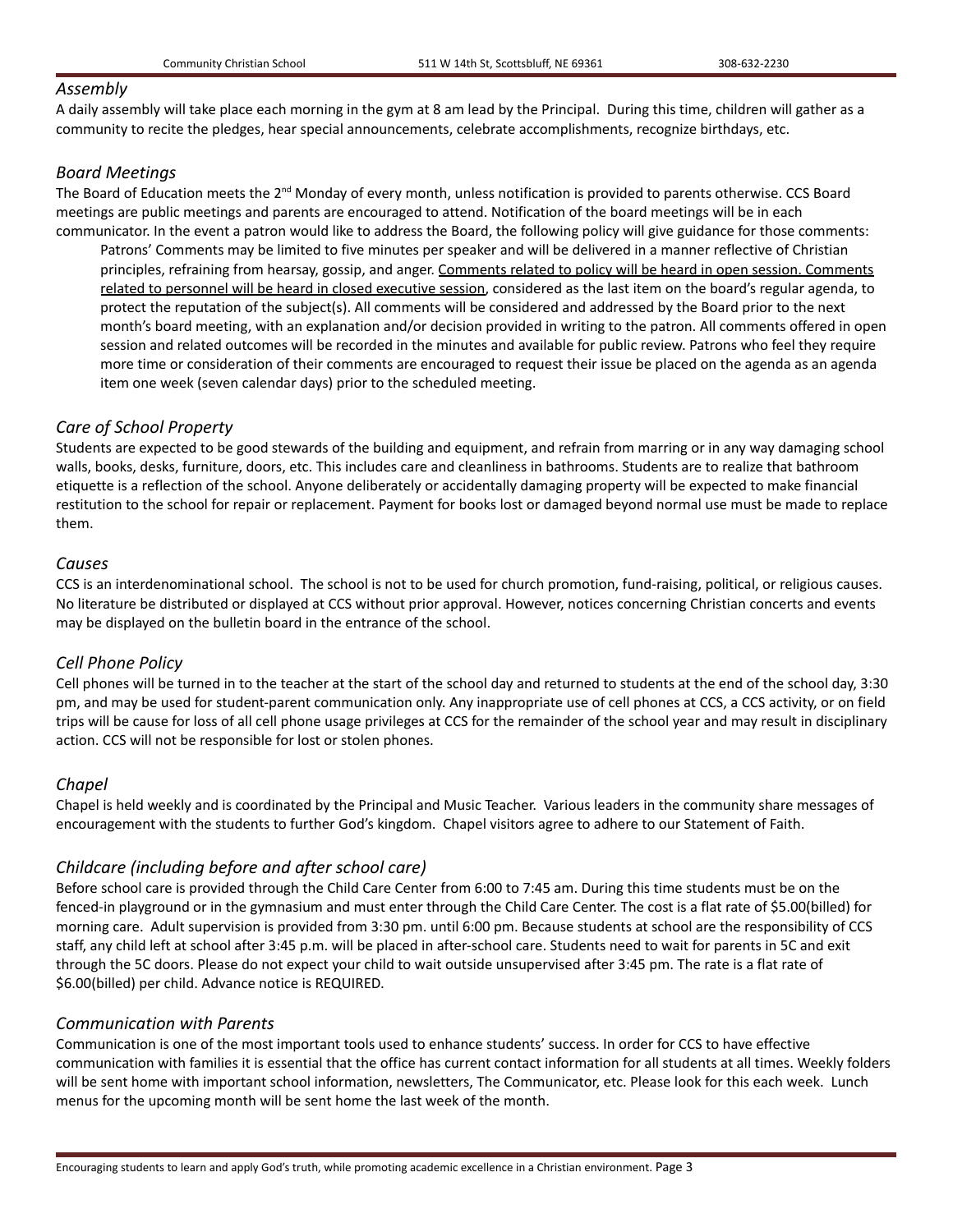## *Conflict Resolution Procedure*

It is critical for successful conflict resolution to heed God's plan in Matthew chapter 18. This design is outlined below.

1. Questions and criticisms are to be brought directly to the teacher, staff member, or parent with whom there is a grievance. Most of the time, the issue is due to miscommunication. The discussion should be a personal meeting between the **parent and member of the school community whose work is in question**.

- 2. If the parent is not satisfied, an appeal may be made to the Principal in the form of a personal meeting.
- 3. Only in extreme grievances should the School Board be involved. Final authority lies with the School Board.

# *Curriculum*

The Bible is considered the core curriculum. We believe our Biblical Worldview should permeate every aspect of the school. The elementary curriculum includes Bible, Math, Phonics (K-2), Reading, Writing, Language, Spelling, Science, Social Studies, Music, Art, and Physical Education/Health.

# *Discipline*

At CCS we encourage all students to honor God with their words and actions. We believe we are making disciples and therefore we encourage and discipline students when necessary in order to help them grow. We practice Positive Behavior Support thru our Five Guided Principles (identified in handbook under Guiding Principles). Each classroom has a specific behavior plan/program in order to encourage appropriate behavior. We reward students for hard work and meeting both academic and behavior goals at school.

When dealing with student discipline, the administration strives to seek truth and reasoning in determining the appropriate consequence(s). It is critical that parents and the school communicate effectively regarding behavior, therefore, oral and/or written notices are given to parents in an instance where a child has signed the behavior log, received a Low Level Referral or an Office Referral. Because the testimony of CCS is a compilation of moral and biblical standards actively supported by the student body, staff, administration, and School Board, these policies are applicable at all times during the school year. If a student commits a Category IV Offense, the student may not be allowed to return when school resumes. The final disciplinary decision will be determined by the administrator. Parents will be notified when children are disciplined by the principal at school.

## **\* Category I Possible Offenses**

- 1. Disorderly conduct
- 2. Disobedience, lack of cooperation leading to incomplete work
- 3. Disrespect/Defiance to students or staff.
- 4. Disruptive behavior.
- 5. Dishonesty/Cheating

## **Discipline Procedures for Category I**

1. The student will sign the behavior log and the teacher will contact the parent(s). Student will serve detention or walk the perimeter during recess. Students who are continually uncooperative are subject to stricter consequences at the discretion of the teacher, principal, and parents, which may include a Low Level Referral or Office Referral.

## **\* Category II Possible Offenses**

- 1. Continual infractions of Category I Offenses.
- 2. Fighting to include loss of temper resulting in physical contact.

3. Bullying/treating another student in a demeaning way including verbal and physical harassment. (Harassment is defined as: to trouble, torment or confuse by continual persistent attacks.) This includes acts, verbal or physical, which interfere with another student's feeling safe at school.

- 4. Making claims to be engaged in a Category III or IV Offense.
- 5. Threatening, lying, deceit.
- 6. Cursing, Vulgarity including jesting, noises, and actions.
- 7. Vandalism. Students must repair and/or supply restitution.
- 8. Theft
- 9. Malicious gossip/slander.

## **Discipline Procedures for Category II**

- 1. Student will sign the behavior log or may require a Low Level Referral.
- 2. Consequences may include 1-2 days of after-school detention; or 1-2 days of in-school suspension.
- 3. Students who are continually uncooperative are subject to stricter consequences at the discretion of the teacher,

principal, and parents, which may include an Office Referral and may result in student dismissal.

#### **\* Category III Possible Offenses**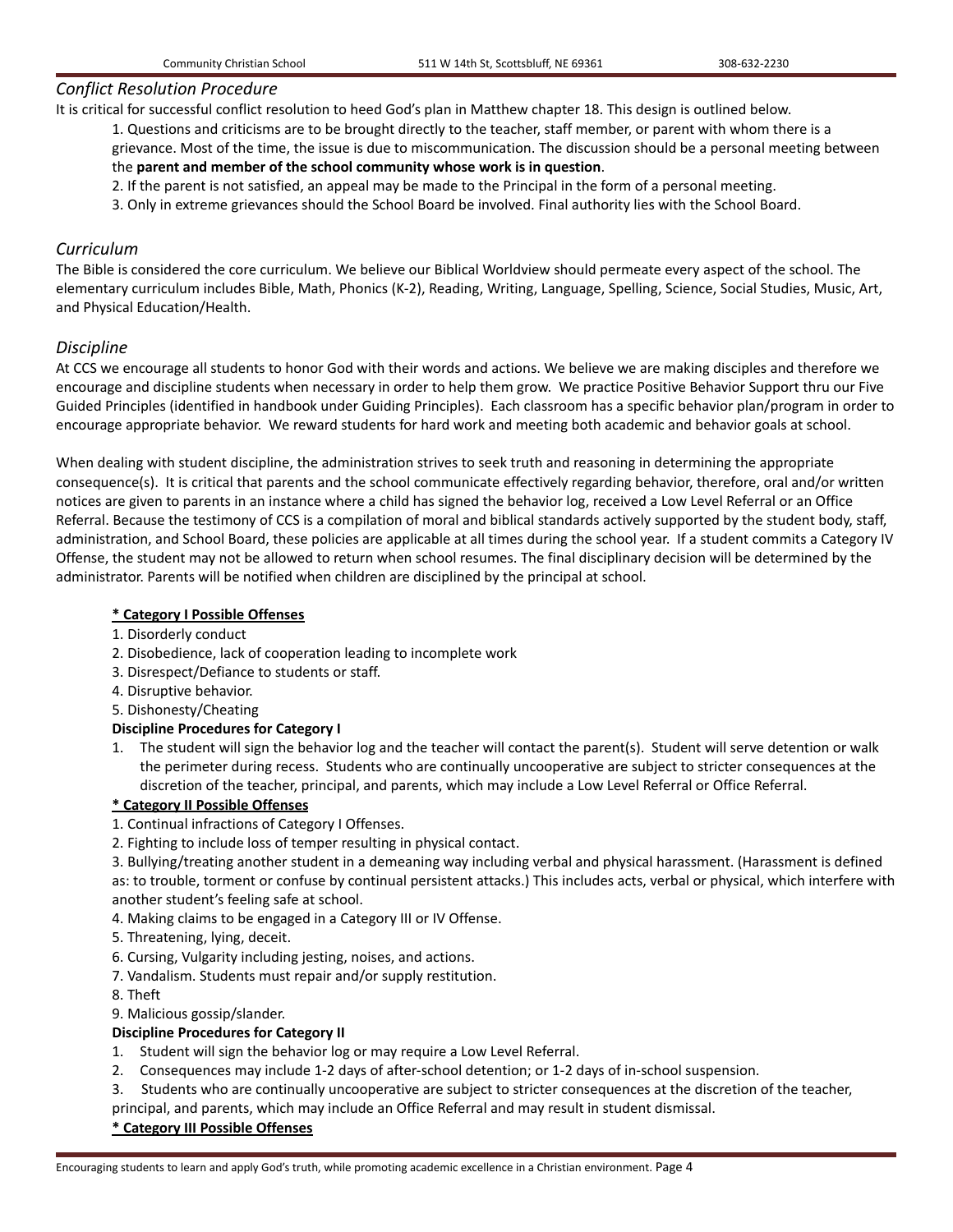## 1. Smoking or chewing tobacco. (possession of tobacco)

## 2. Arson

3. Theft, to include forcefully or destructively entering others' private property and/or taking CCS possessions. Restitution must be made.

- 4. Vandalism, to include serious destruction or defacement of school property. Restitution must be made.
- 5. Fighting, to include initiating physical contact to inflict harm, or physical contact with verbal threats.
- 6. Gang-related dialogue, graffiti, etc.
- 7. Possession of pornography.

## **Discipline Procedures for Category III**

1. Office Referral.

- 2. First offense is 1-5 days of out-of-school suspension plus probation.
- 3. Second offense is recommendation for dismissal.

## **\* Category IV Possible Offenses**

- 1. Drug or alcohol use, possession, or sale.
- 2. Physical assault or injury with a weapon.

3. Use or possession of a weapon, which includes any instrument or substance with intent to inflict bodily harm, fighting by mutual consent, or physical contact.

4. Sexuality immorality.

## **Discipline Procedure for Category IV**

- 1. Office Referral
- 2. Immediate dismissal. A School Board hearing may be requested.

## **Explanations of discipline procedures:**

1. An Office Referral is written documentation by the principal/teacher/staff member describing the specific incident. When an Office Referral is written, the principal will contact the parents/guardian to discuss the matter. If a student receives multiple Office Referrals, the child may be dismissed from CCS.

2. In-school suspension means that the student will be isolated from the student body for the assigned time period. The student will do the required assignments and will receive full credit for completed work.

3. Out-of-school suspension means the student will not be allowed to attend school or any school activities during this time period. The student will receive credit for assignments completed.

4. Probation is a period of time to allow an undisciplined student to improve. It allows opportunity to counsel, review, and take specific action with a student during and at the end of the probationary period. A student who during this time continues to have behavioral problems will be dismissed from school.

# *Dismissal Procedures*

We will dismiss all students in grades 1-6 from the back gates. Third through Fifth grade will exit through the NORTH gate and Kinder through Second grade will dismiss through the EAST gate. Younger siblings will go with the oldest sibling. Students will line up and be dismissed when visual contact is made with the student's chauffeur. Preschool and PreKinder students will be released to parents at the front, main entrance. After school hours (3:45), students will need to be picked up through 5C, our afterschool/child-care program. At no time will students be allowed to be unsupervised and/or loitering in the halls or on the front **lawn.**

# *Dress Code*

Parents are responsible to enforce the dress code before students leave home. Students should come to school dressed neatly and modestly, and should be clean and well-groomed. The administration reserves the right to serve as final authority on student appearance. Dress code shall apply to all students during the school hours and school-sponsored activities, including field trips and sports events. Clothes should be in good condition. Hats, caps, and sunglasses may not be worn in the building. Articles that cause distraction or have offensive pictures or slogans or worldly attitudes contrary to God's Word will not be permitted. Shorts and skirts must be of a moderate length; with arms hanging loosely, length should be no shorter than fingertips. Questionable lengths will be decided by the Principal. Shorts may be worn if the temperature is predicted to be over 60 degrees. Cutoffs are not allowed. Bathing suits worn for field trip activities must be modest.

*Unacceptable Attire for Girls;* Low-cut, backless, strapless, sheer, or otherwise immodest clothing, including short crop tops, halter tops, spaghetti-strap tops. Clothing with holes (patched clothing is acceptable). Clothing that allows exposure of the midriff or undergarments. Extreme hair styles, multi-colored hair, unnatural hair colors. Piercing other than the ear.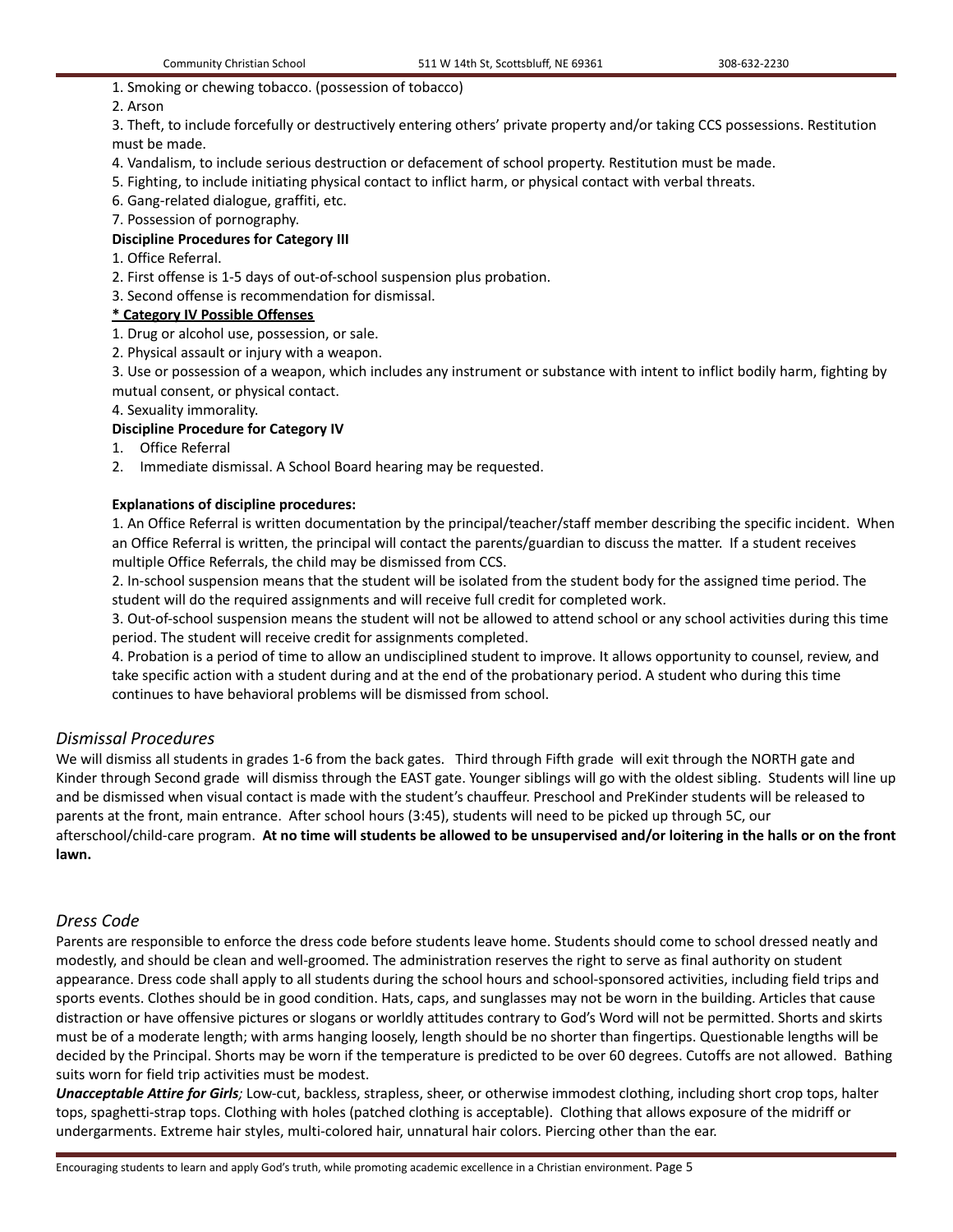*Unacceptable Attire for Boys;* Unbuttoned shirt without a T-shirt; Earrings and make-up. Mesh shirts, tank tops, sleeveless tops and flip-flops. Clothing with holes (patched clothing is acceptable). Extreme hair styles including braided, shaved patterns, multi-colored hair, and unnatural hair color.

# *Emergency Drills*

Fire drills will be conducted two times during the first two weeks of school. Fire drills will be conducted once a month thereafter for a total of 10 fire drills per school year.

Tornado and Intruder drills will be conducted a minimum of one time per semester.

# *Finance and Tuition*

Tuition is paid monthly. Families are required to participate in ACH payments, unless paying annually or semi-annually. Payment is due on the 5<sup>th</sup> and/or 20<sup>th</sup> of the month. Students whose accounts are 30 days past due are subject to dismissal until the account becomes current, unless written arrangements have been made with the School Board or administrator. All accounts must be paid before sixth graders can participate in graduation ceremonies, or other end of year activities. Financial aid applications are available in the office. Guidelines for receiving any financial aid are detailed in the form. Applications should be received by April 1 for best consideration.

# *Fundraising*

Fundraising is a necessity to meet finances since tuition does not cover all the expenses of the school. Every family is encouraged to volunteer. Two major fundraisers are The Clean City Scramble and The Enchilada Factory. All fundraising activities must be approved by the Board.

# *Guiding Principles*

We will SOARR like Eagles by using the following Guiding Principles to encourage positive behavior!

Safety ~ Proverbs 4:10-27

We will make good decision to protect the well-being of ourselves and others.

We will obey the adults in our lives at home and away.

We will seek wisdom and discernment in all things.

We will use words and actions that keep ourselves, others and our environment safe.

We will honor and obey God's rules.

## Ownership ~ Romans 14:12

We will make amends for mistakes by apologizing, repairing or replacing.

We will admit when we are wrong – being honest with ourselves, others and God.

We will apologize when we hurt someone.

We will repair or replace anything that we break or damage.

We will each learn to confess our wrongdoing to God and take ownership of our faith journey.

# Attitude ~ Galatians 5:22-23

We will be well-mannered, compassionate, helpful and willing.

We will use good manners and be kind throughout our day.

We will be compassionate and helpful toward others.

We will be willing and open to learn new things and to stand up for what is right  $\sim$  courageous!

We will seek to please God with our attitude.

# Respect ~ 1 Peter 2:17

We will communicate in a positive and uplifting way.

We will respect our self.

We will respect others and those in authority.

We will respect our school.

We will show respect for God.

# Responsibility ~ Hebrews 6:10-12

We will be dependable and follow through with our commitments.

We will attend to our activities on time.

We will keep track of our duties and assignments.

We will follow through when someone or something is depending on us.

We will become doers of God's Word.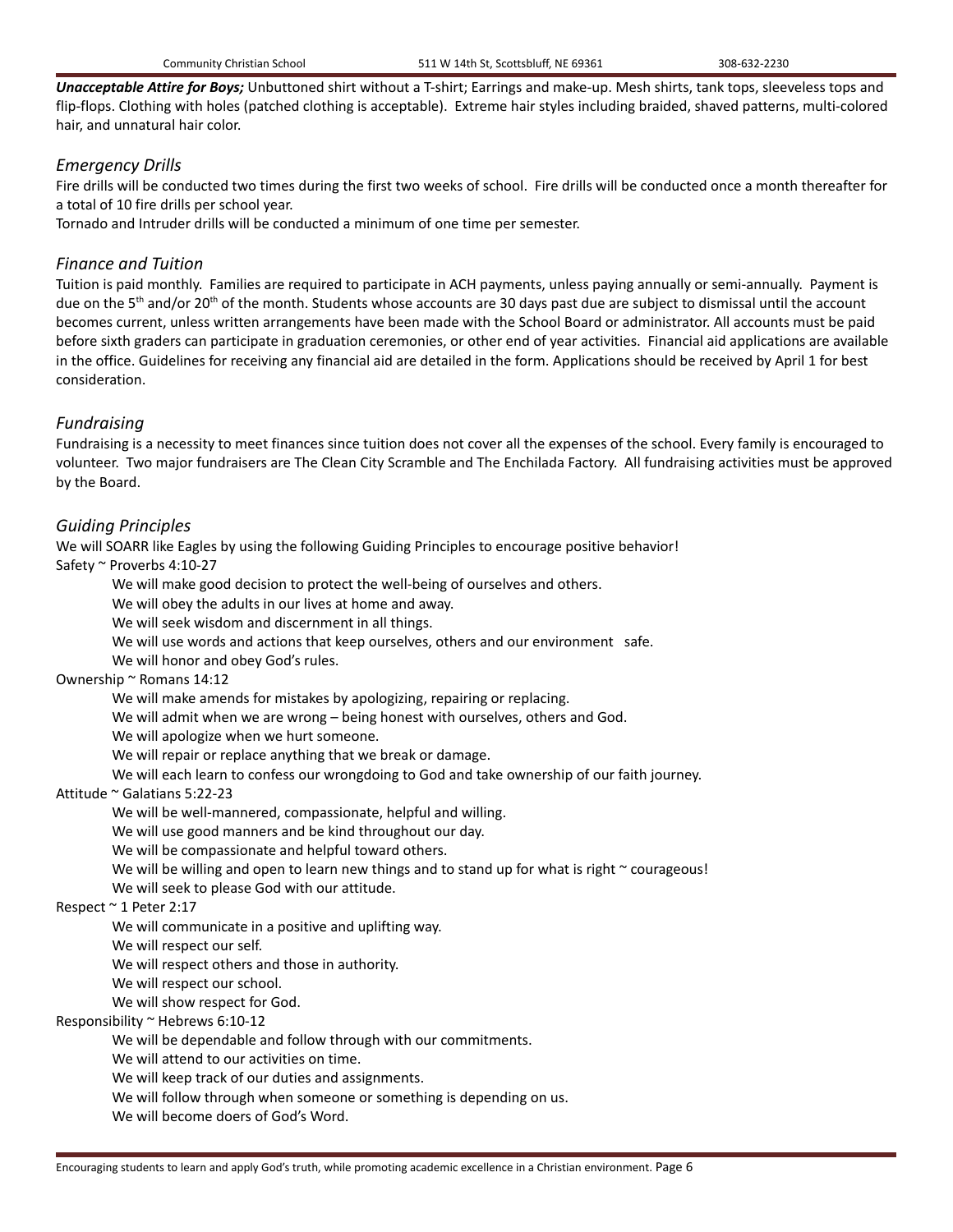## *Health*

Nonprescription medication will not be provided for student(s). Medication may be given to children for a limited amount of time with proper paperwork filed in the office. Prescription medicine will be distributed with a doctor's note and prescription must be in original container. First aid will be administered by the office staff. Students with a temperature of 100 degrees or more should not be sent to school and will be sent home if a fever occurs while at school. A child must be fever-free without medication for 24 hours before returning to school. The office must have a current phone number where a parent can be reached in the event of an emergency. Students who vomit during the day will be sent home and cannot return to school if they vomit within the next 24 hours. Any rashes or eye infections may require a student to be sent home when there is a question of contagiousness. A student may return to school when a physician states that he/she is no longer contagious or when symptoms disappear. Any child discovered with head lice will be asked to leave school that day and wash with appropriate shampoo and comb through the hair. All such cases will be kept confidential. A physical exam, vaccinations and eye exams are required for children entering kindergarten.

# *Holiday Celebrations*

We strive to focus on Christ in all holiday celebrations. Therefore we ask that no secular celebratory items be brought to school in the form of snacks or items for parties. This would include Easter bunnies, Halloween items, and Santa Claus items.

# *Homework*

The purpose of homework is:

- a) To reinforce what is being learned at school
- b) Allow extra time for students to complete activities due to absences or inability to complete during class
- c) To encourage responsibility and ownership of class projects and assignments

We encourage family time at home and are sensitive to additional after school activities. Therefore, we encourage students to finish activities at school, but there are some activities/projects that need to be done at home.

The length of homework will average: Kindergarten – 10 minutes per night; First–Third Grades – 20 minutes per night;

Fourth-Sixth Grades – 30 minutes per night

# *Insurance*

Part of tuition provides secondary insurance coverage for CCS students or CCS teams. If a student is hurt at school, families must file with their insurance company first. Anything not covered by a family's insurance will be considered by the school's insurance.

# *Internet/Computer Policy*

Community Christian School will provide computer access to all students to support classroom instruction. Use of the computer lab will be supervised at all times. CCS will employ firewall technology and other blocking apparatus to ensure our children are protected from harmful internet influences while at school. However, parents realize that no site-blocking measures are 100% effective, and will not hold the school responsible for breaches that may occur. A computer contract is required to be signed by all students and parents. Here is an excerpt of that contract:

Use of computer hardware, software, and network is a student privilege which will be revoked if abused. Students are personally responsible for their actions in using and accessing the school's computer resources. Failure to abide by these guidelines will result in any or all of the following: loss of computer use, loss of network privileges, disciplinary action/referral, school suspension, and restitution.

# *Leaving the Building*

Students are not to leave the building or school grounds during school hours without a parent's consent. Students wishing to leave for any reason, including lunch, must have written permission from a parent or guardian. Parents must sign students out and sign them back in at the office. Students left after school are still the responsibility of CCS staff. They may not leave the premises without parent permission.

# *Lost and Found*

A lost and found box is located in or near the gym. Unclaimed articles will be given to charity at the end of the year. Please put your child's name on everything brought to school. The school and teachers will not be responsible for any lost articles.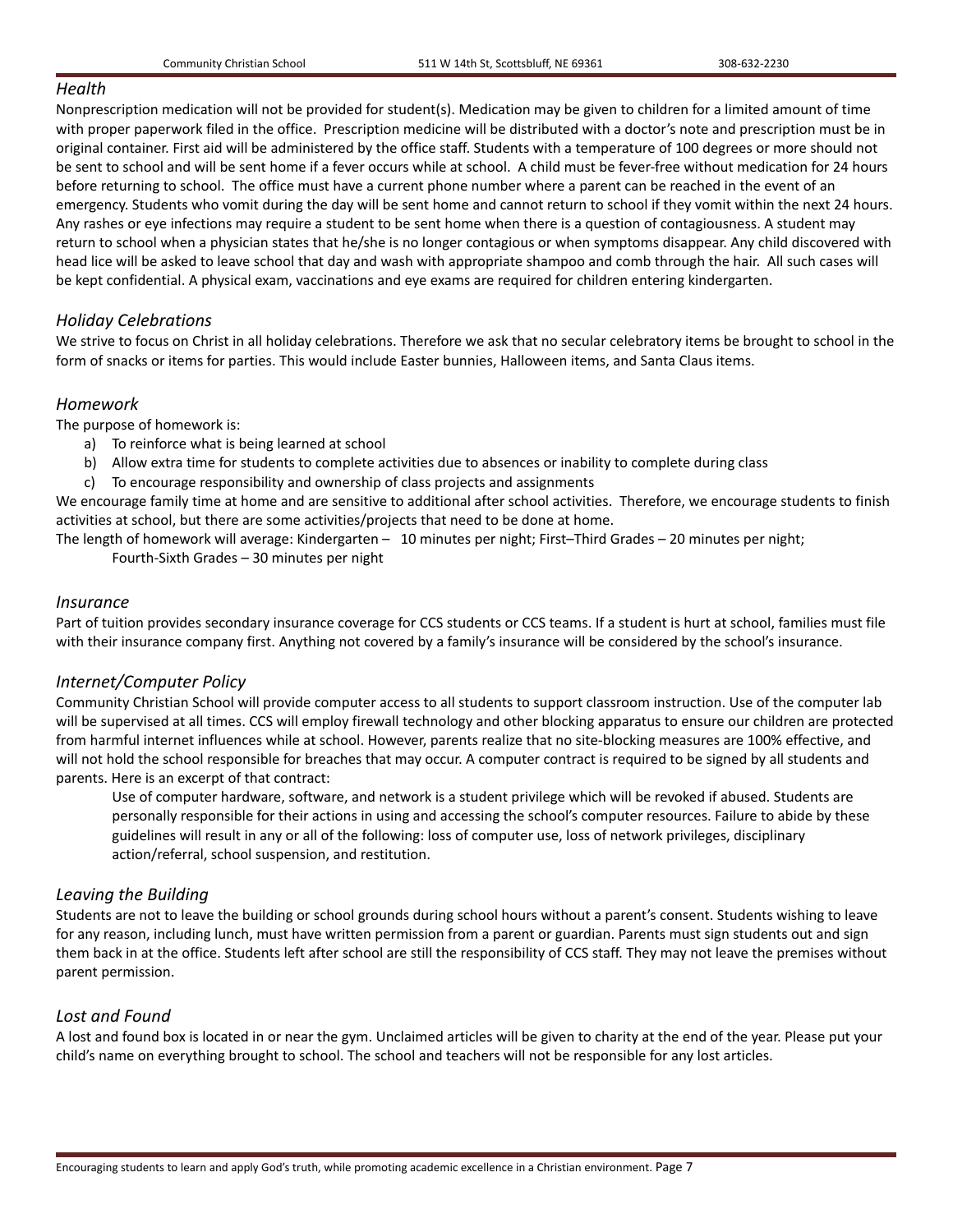## *Lunch Charge Policy*

Lunch with milk is \$3.50/day. Extra Milk is \$0.50/day. Guests must call in by 8:10 am on the day they wish to eat at school. Lunch funds may be checked on Sycamore. Families may not carry a deficit in their lunch account of more than \$20.00. Once an account reaches this point, parents will be contacted to bring lunch money or provide lunch for their child.Students not wishing to participate in the hot lunch program for the day may bring a sack lunch from home. Lunch and milk payments may be made in the office for the hot lunch program. Payment methods include cash, check, credit card, and PayPal. Households may apply for meal benefits any time during the school year.

# *Lunch Non-Discrimination Statement*

# Nondiscrimination Statement

In accordance with Federal civil rights law and U.S. Department of Agriculture (USDA) civil rights regulations and policies, the USDA, its Agencies, offices, and employees, and institutions participating in or administering USDA programs are prohibited from discriminating based on race, color, national origin, sex, disability, age, or reprisal or retaliation for prior civil rights activity in any program or activity conducted or funded by USDA.

Persons with disabilities who require alternative means of communication for program information (e.g. Braille, large print, audiotape, American Sign Language, etc.), should contact the Agency (State or local) where they applied for benefits. Individuals who are deaf, hard of hearing or have speech disabilities may contact USDA through the Federal Relay Service at (800) 877-8339. Additionally, program information may be made available in languages other than English.

To file a program complaint of discrimination, complete the USDA Program Discrimination Complaint Form, (AD-3027) found online at: http://www.ascr.usda.gov/complaint\_filing\_cust.html, and at any USDA office, or write a letter addressed to USDA and provide in the letter all of the information requested in the form. To request a copy of the complaint form, call (866) 632-9992. Submit your completed form or letter to USDA by:

(1) Mail: U.S. Department of Agriculture Office of the Assistant Secretary for Civil Rights 1400 Independence Avenue, SW Washington, D.C. 20250-9410

(2) Fax: (202) 690-7442; or

(3) Email: program.intake@usda.gov

This institution is an equal opportunity provider.

# *Non-Friable Asbestos*

The building does contain a small amount of non-friable asbestos. Non-friable asbestos means asbestos that is covered and will not come in contact with students or staff. These areas are noted in the School's Asbestos plan.

## *Nondiscrimination Statement*

This statement explains what to do if you believe you have been treated unfairly or been a victim of discrimination.

In accordance with Federal law and U.S. Department of Agriculture policy, this institution is prohibited from discriminating on the basis of race, color, national origin, sex, age or disability. To file a complaint of discrimination, write USDA, Director, Office of Civil Rights, 1400 Independence Avenue, S.W., Washington, D.C. 20250-9410 or call toll free (866)632-9992 (voice). Individuals who are hearing impaired or have speech disabilities may contact USDA through the Federal Relay Service at (800)877-8339 or (800)845-6136 (Spanish). USDA is an equal opportunity provider and employer.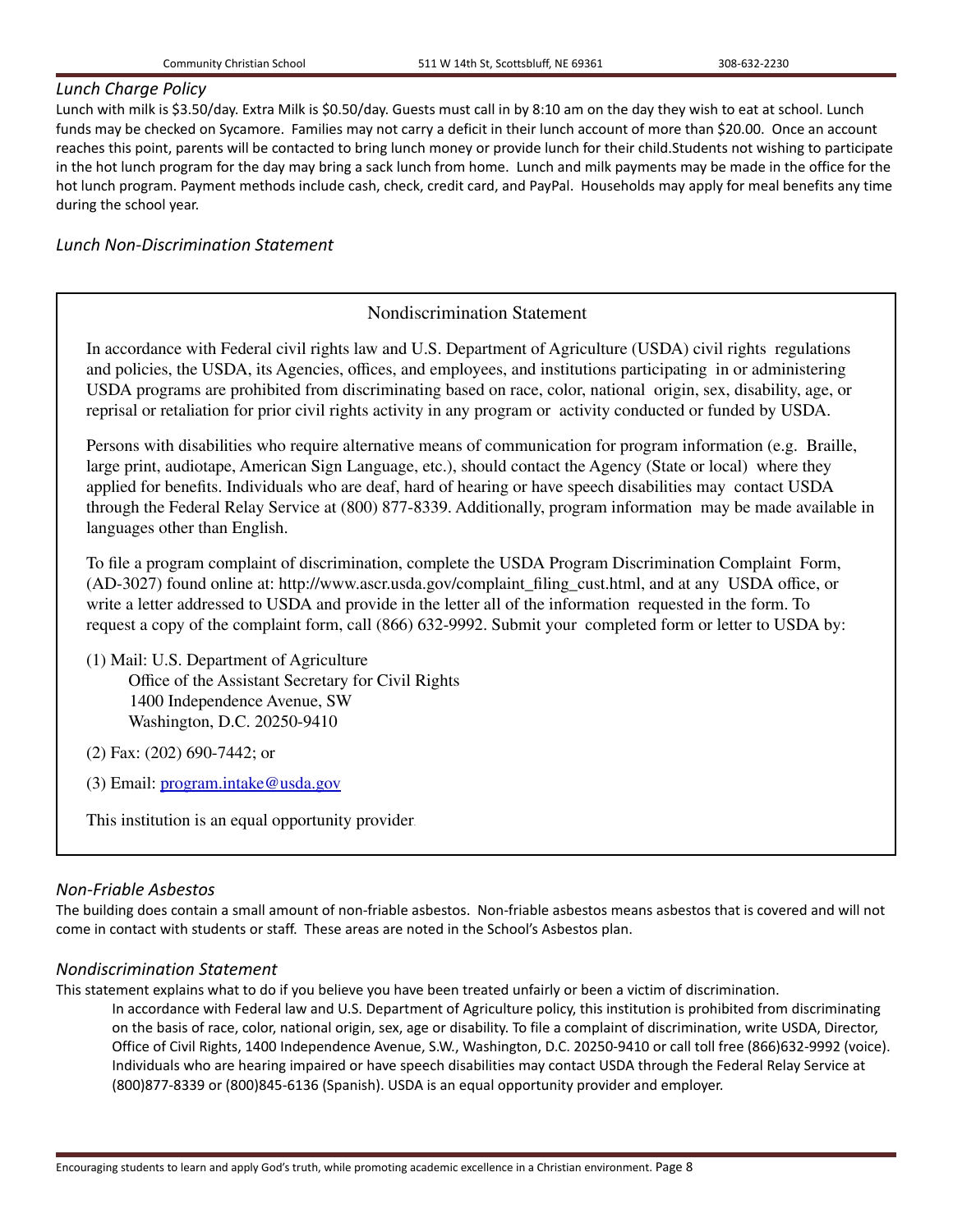# *Parent-Teacher Fellowship (PTF)*

The CCS PTF exists to serve. Our purpose is to manage fundraisers, promote school spirit and biblical principles, and show teachers and staff our appreciation and support. We facilitate parent-teacher partnerships within the school in addition to creating a spirit of community between CCS parents.

# *Safety App*

CCS subscribes to the "Quick Access" Safety App. We encourage all families to subscribe to the app through their smartphones. In the case of emergency, families would be notified thru the application with specific instructions regarding relocation, etc. During a crisis situation, this application also gives teachers immediate information and feedback regarding the situation AND instructions for keeping our students as safe as possible.

# *School Messenger*

As a communication tool, we use School Messenger. This system transmits school announcements via voice mail, email, and text messages in a timely manner to our families. This ensures that all families receive the same information at the same time in the most efficient way possible. In the case of an emergency situation, the school uses the Quick Access app as shared above.

# *Security*

The gates to the playground will be locked during the school day. They will be open from 7:45 to 8:10 AM and 3:30 to 3:45 PM. After 3:45 students will only be allowed to exit through the Child Care Center*. During* school sponsored events students may exit through the front door with an adult.

# *Standardized Testing*

Students are assessed three times per year using the NWEA MAP Test. Measures of Academic Progress® (MAP®) creates a personalized assessment experience by adapting to each student's learning level—precisely measuring student progress and growth for each individual. Parent reports for the testing results will be sent home soon after each testing period. Teachers use this information to assess students' progress, lesson plan, and differentiate instruction.

# *Statement of Faith*

1. We believe the Bible is the inspired, the only infallible, authoritative, inerrant word of God.

2. We believe there is one God, eternally present in three persons, Father, Son, and Holy Spirit.

3. We believe in the deity of Christ, His virgin birth, His sinless life and atoning death, His resurrection and His ascension to the right hand of the father, His personal return in power and glory.

4. We believe that in the beginning, God created man in a state of perfection to live in communion with Him. Sin separated man from God. The penalty of this sin is death. Each individual is called upon to trust (exercise faith) that Christ died for him/her.

5. We believe in the resurrection of both the saved and the lost; they that are saved unto the resurrection of life, and they that are lost unto the resurrection of damnation.

6. We believe in the spiritual unity of believers in our Lord Jesus Christ.

7. We believe in the present ministry of the Holy Spirit by whose indwelling the Christian is enabled to live a godly life.

# *Tardies*

Any student will be considered tardy after the morning assembly. The only excused tardy is a doctor's appointment. Attendance and lunch count will be finalized by 8:15am. If a student arrives at school after 8:15, he or she MUST sign in at the office. If a tardy student needs a hot lunch, the parent MUST call the school BEFORE 8:15am.

# *Telephone Use*

With homeroom teacher and office permission, students may use the phone before school, at recess, and after school. Cell phones may be brought to school and are governed by the "Cell Phone Policy" stated earlier.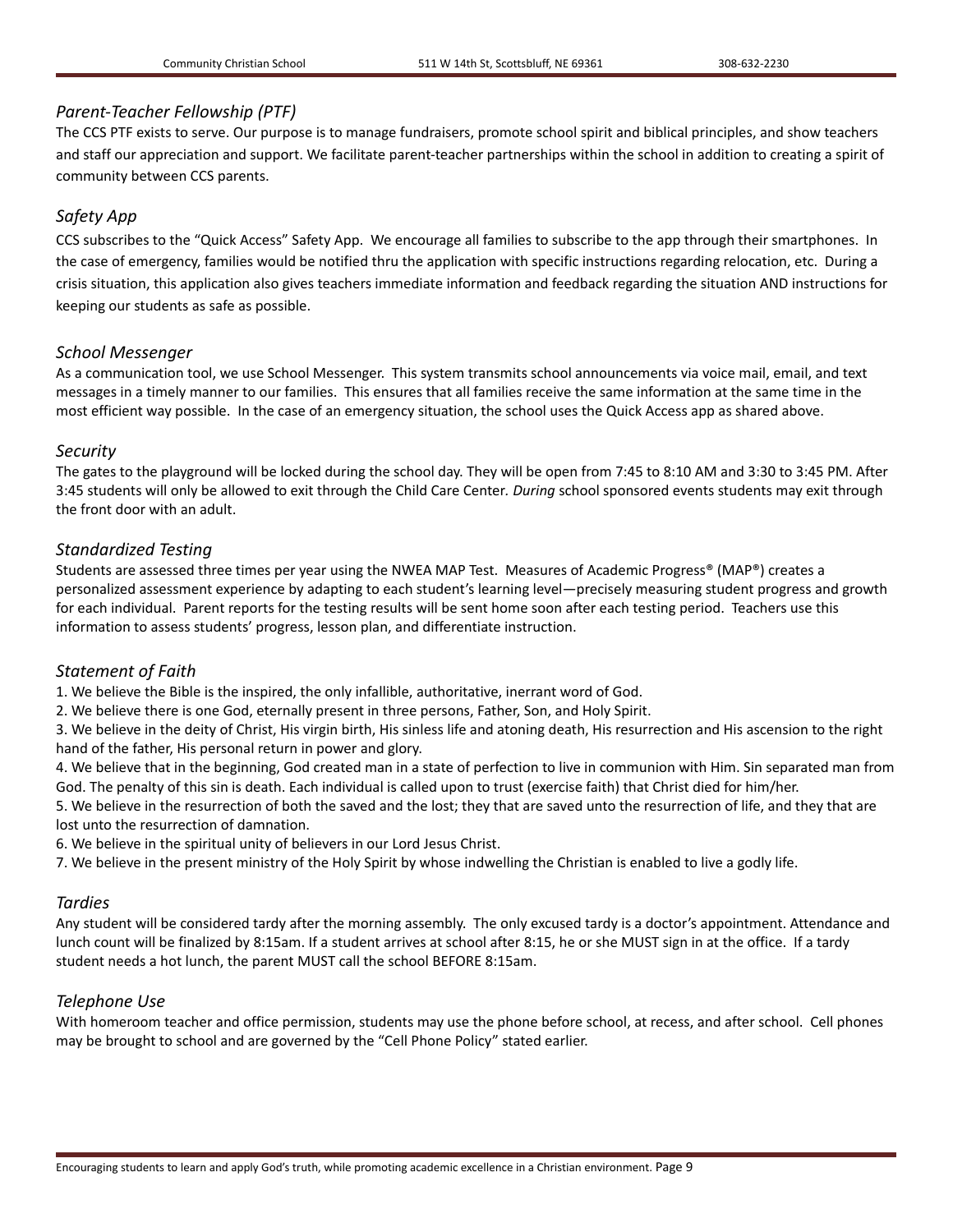#### *Virtues*

Faith… Believes in a Biblical foundation for all learning Courage…Perseveres after truth even when risks exist Integrity… Chooses to honor strong character at all times Creativity… Explores gifts and talents Eloquence… Communicates with confidence in speech, writing, reading, and action Humility… Exhibits humble confidence Diligence… Strives for excellence to God's glory not personal gain Servanthood… Generously gives of time and talents to help others Love… Expresses charity to others unconditionally Balance… Pursues life and learning with temperance

## *Visitors*

Parents are always welcome to visit their child's classroom. Please make sure you notify the teacher or confirm the most appropriate time of day. If parents need to visit with the teacher individually, they are available before school starting at 7:30am or after school starting at 3:45pm. If class is in session, please feel free to leave forgotten lunches, messages, money, books, or homework in the office so the class is not disturbed. In order to ensure school safety all parents, guardians, and visitors MUST check in at the office to receive a visitor tag and sign in.

## *Weather Announcements*

In case of inclement weather, parents or guardians will be notified by phone call or text message, or turn to KCMI 96.9 FM or KNEB 94.1 FM and 960 AM. Announcements will be made after 7:00am on the day of closure or delay. Please do not call the school office.

## *Wellness Policy*

Community Christian School acknowledges that student and staff wellness are vital to the learning environment. As recommended by the Nebraska Department of Education Healthy Schools Program (July 29, 2016), Community Christian School will provide a healthful learning environment by supporting school policy with healthy school meals, healthy competitive foods and beverages, physical and social/emotional education, physical activity, and student and employee wellness. CCS aims to promote life long health habits in our students and staff. These lessons shall be aligned with federal guidelines, 7190 DISTRICT WELLNESS POLICY, and The Healthy, Hunger-Free Kids Act of 2010.

## **District Wellness Committee**

#### *Committee Role and Membership*

The School Wellness Committee will meet at least two times per year to establish goals for school health and safety policies and programs, including development, implementation, and periodic review and update of the District wellness policy. The SWC will include at least two parents and one staff member. To the extent possible, representatives will reflect the diversity of the community.

*Leadership* The Head Teacher will

convene the SWC, facilitate review of and updates to the wellness policy, and ensure each school's compliance with the policy. A list of current members will be provided annually to parents at the corporate meeting.

#### **Wellness Policy Implementation, Monitoring, Accountability, and Community Engagement**

#### *Implementation Plan*

Community Christian School will develop, implement, and maintain a plan to manage and coordinate the execution of this wellness policy. The plan delineates roles, responsibilities, actions, and timelines specific to each school; and includes information about who will be responsible to make what change, by how much, where and when; as well as specific goals and objectives for nutrition standards for all foods and beverages available on the school campus, food and beverage marketing, nutrition promotion and education, physical activity, physical education and other school-based activities that promote student wellness. The SWC will provide a written copy of the goals to the corporate body at the annual corporate meeting with the implementation plan. Annual reports will be shared on the school's website and be available in the office.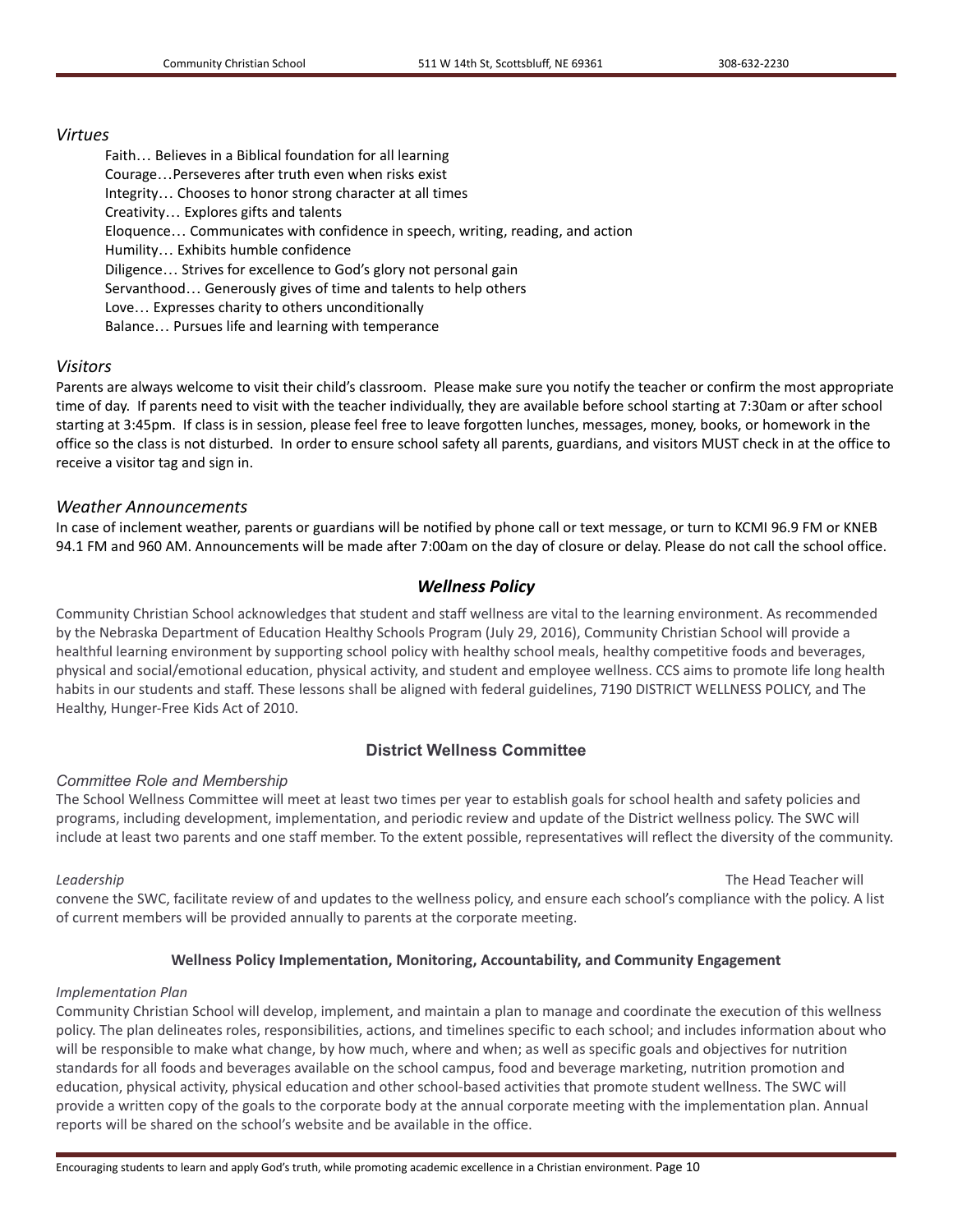#### **Recordkeeping** The school will retain

records to track progress and compliance with the school's wellness policy. This will include kitchen records, an annual climate survey completed by parents, and data recorded by the Office Manager and PE/Health Teacher.

#### *Annual Notification of Policy* The District will actively

inform families each year of basic information about this policy, including its content, any updates to the policy, and implementation status. The school will make this information available via the District website and/or district-wide communications. This will include a summary of the District's events or activities related to wellness policy implementation. Annually, the school will share the names of the SWC to the corporate body.

#### *Triennial Progress Assessments*

At least once every three years, the District will evaluate compliance with the wellness policy to assess the implementation of the policy and include:

- The extent to which the school is in compliance with the wellness policy;
- The extent to which the school's wellness policy compares to the Nebraska Schools in Action Program; and
- A description of the progress made in attaining the goals of the school's wellness policy.

The position/person responsible for managing the triennial assessment is the Head Teacher/Principal. The SWC will monitor the schools' triennial compliance with this wellness policy. The school will notify households/families of the availability of the triennial progress report.

## *Revisions and Updating the Policy*

The SWC will update or modify the wellness policy based on the results of the annual School Climate Survey and triennial assessments; community needs change; wellness goals are met; new health science, information, and technology emerges; and new Federal or state guidance or standards are issued. Following the triennial assessment, the wellness policy will be reviewed and updated as needed.

#### *Community Involvement, Outreach, and Communications*

The school will communicate ways in which representatives of the SWC and others can participate in the development, implementation, and periodic review and update of the wellness policy. The District will use the staff intranet and staff newsletter, the school's website, and corporate meeting to notify families of the District Wellness Policy and encourage involvement.

The school will also inform parents of the improvements that have been made to school meals and compliance with school meal standards, availability of child nutrition programs and how to apply.

#### **Nutrition**

#### *School Meals*

The school is committed to serving healthy meals to children, including a variety of fruits, vegetables, whole grains, and fat-free and low-fat milk; that are moderate in sodium, low in saturated fat, and have zero grams trans-fat per serving (nutrition label or manufacturer's specification); and to meeting the nutrition needs of school children within their calorie requirements. The school meal programs aim to improve the diet and health of school children, help reduce childhood obesity, model healthy eating to support the development of lifelong healthy eating patterns, and support healthy choices while accommodating cultural food preferences and special dietary needs.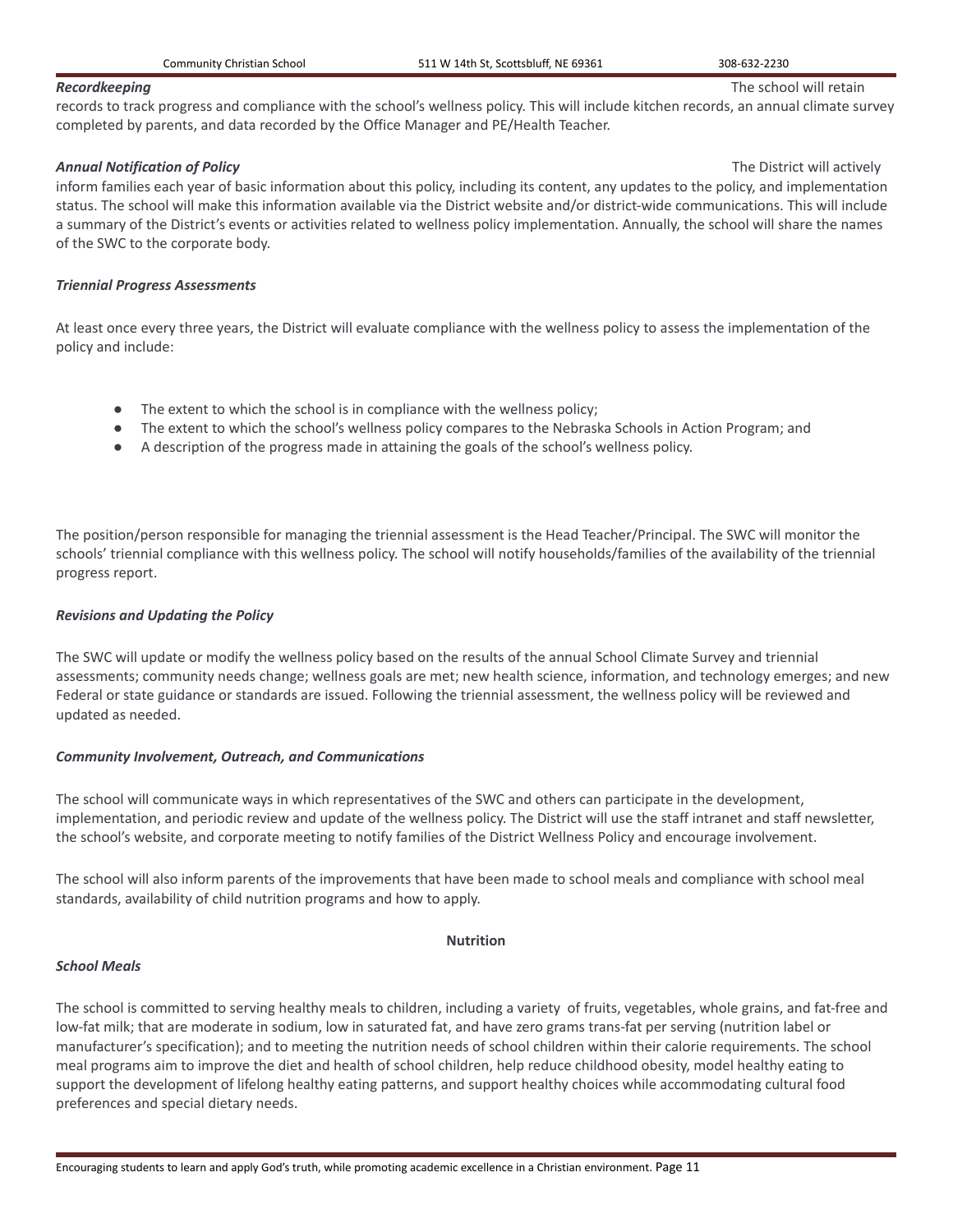The school operates within the guidelines of the Federal School Lunch Program. The school may also operate additional nutrition-related programs and activities. The school is committed to offering school meals through the NSLP that:

- Are accessible to all students:
- Are appealing and attractive to children;
- Are served in clean and pleasant settings;
- Meet or exceed current nutrition requirements established by local, state, and Federal statutes and regulations; and
- Promote healthy food and beverage choices following Smarter Lunchroom techniques.

#### *Staff Qualifications and Professional Development*

All school nutrition program directors, managers, and staff will meet or exceed hiring and annual continuing education/training requirements in the USDA professional standards for child nutrition professionals. These school nutrition personnel will refer to USDA's Professional Standards for School Nutrition Standards website to search for training that meets their learning needs.

#### *Water*

To promote hydration, free, safe, unflavored drinking water will be available to all students throughout the school day. The school will make drinking water available to students where school meals are served during meal times.

#### *Competitive Foods and Beverages*

The school is committed to ensuring that all foods and beverages available to students and staff on the school campus during the school day support healthy eating. Staff are expected to model healthy nutrition habits in the presence of students. The foods and beverages sold and served outside of the school meal programs (e.g., "competitive" foods and beverages) will meet the USDA Smart Snacks in School nutrition standards, at a minimum

#### *Celebrations and Rewards*

All foods offered on the school campus must meet or exceed the USDA Smart Snacks in School nutrition standard. This includes celebrations, parties, and classroom snacks whether brought by parents or provided by school staff. Food will not be used as an incentive or reward. The District will provide ideas for non-food incentives and rewards

#### *Fundraising*

Foods and beverages that meet or exceed the USDA Smart Snacks in Schools nutrition standards may be sold through fundraisers on the school campus during the school day. Foods that will not be consumed on school premises may be used for fundraising activities [https://www.fns.usda.gov/sites/default/files/allfoods\\_fundraisers.pdf](https://www.fns.usda.gov/sites/default/files/allfoods_fundraisers.pdf).

#### *Fundraising Activities*

Activities to raise funds by involving the school community in wellness promotion through physical activity, nutrition, and mindful living:

- **Healthy Fundraisers** 
	- Schools encourage organizations to raise funds by selling non-food items.
	- Foods or beverages sold for fundraising cannot be in competition with school meals
- **Ideas for Fundraising** 
	- Penny in the Park– active games outdoors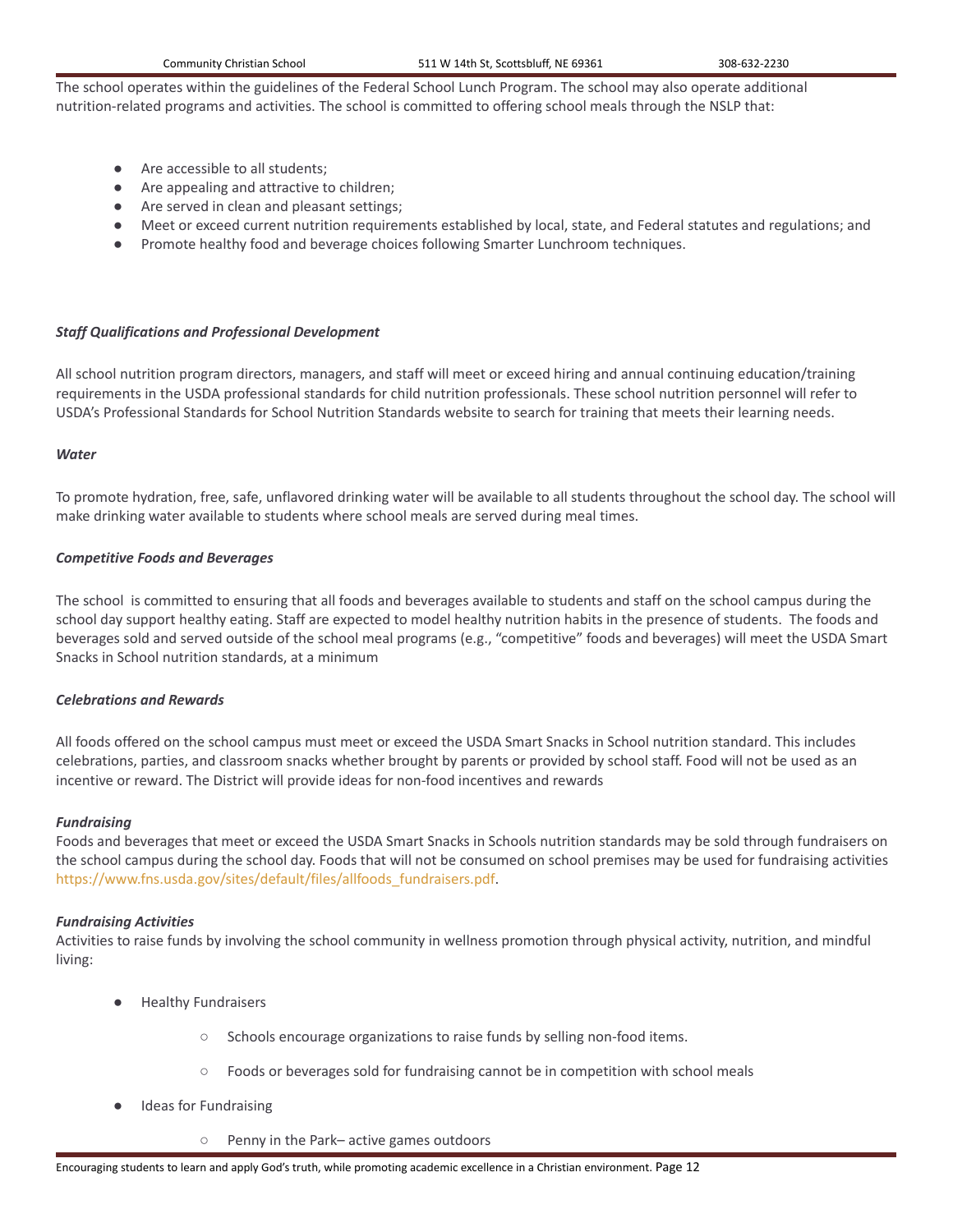- MOSO Stomp- Mother-Son Dance
- Clean City Scramble- Cleaning Trash ]

## *Nutrition Promotion*

Nutrition promotion and education positively influence lifelong eating behaviors by using evidence-based techniques and nutrition messages, and by creating food environments that encourage healthy nutrition choices and encourage participation in school meal programs. Students and staff will receive consistent nutrition messages throughout schools, classrooms, gymnasiums, and cafeterias. Nutrition promotion also includes marketing and advertising nutritious foods and beverages to students and is most effective when implemented consistently through a comprehensive approach by school staff, teachers, parents, students and the community.

The school will promote healthy food and beverage choices for all students throughout the school campus, as well as encourage participation in school meal programs. This promotion will occur through:

- Implementing evidence-based healthy food promotion techniques through the school meal programs using Smarter Lunchroom techniques: <http://www.smarterlunchrooms.org/scorecard-tools/smarter-lunchrooms-strategies>
- Ensuring 100% of foods and beverages promoted to students meet the USDA Smart Snacks in School nutrition standards.

# Nutrition Education

The school will teach, model, encourage, and support healthy eating by all students. Schools will provide nutrition education and engage in nutrition promotion that:

- Is designed to provide students with the knowledge and skills necessary to promote and protect their health;
- Is part of not only health education classes, but also integrated into other classroom instruction through subjects such as math, science, language arts, social sciences, and elective subjects;
- Includes enjoyable, developmentally-appropriate, culturally-relevant and participatory activities, such as cooking demonstrations or lessons, promotions, taste-testing, farm visits, and school gardens;
- Promotes fruits, vegetables, whole-grain products, low-fat and fat-free dairy products, and healthy food preparation methods;
- Emphasizes caloric balance between food intake and energy expenditure (promotes physical activity/exercise);
- Links with school meal programs, cafeteria nutrition promotion activities, school gardens, Farm to School programs, other school foods, and nutrition-related community services;
- Teaches media literacy with an emphasis on food and beverage marketing;
- Includes nutrition education training for teachers and other staff; and
- Incorporates nutrition education for parents/guardians at a minimum of one existing school event per year utilizing approved materials available through the District.

# *Essential Healthy Eating Topics in Health Education*

The District will include in the health education curriculum a minimum of 12 of the following essential topics on healthy eating:

- Relationship between healthy eating and personal health and disease prevention
- Food guidance from MyPlate
- Reading and using FDA's nutrition fact labels
- Eating a variety of foods every day
- Balancing food intake and physical activity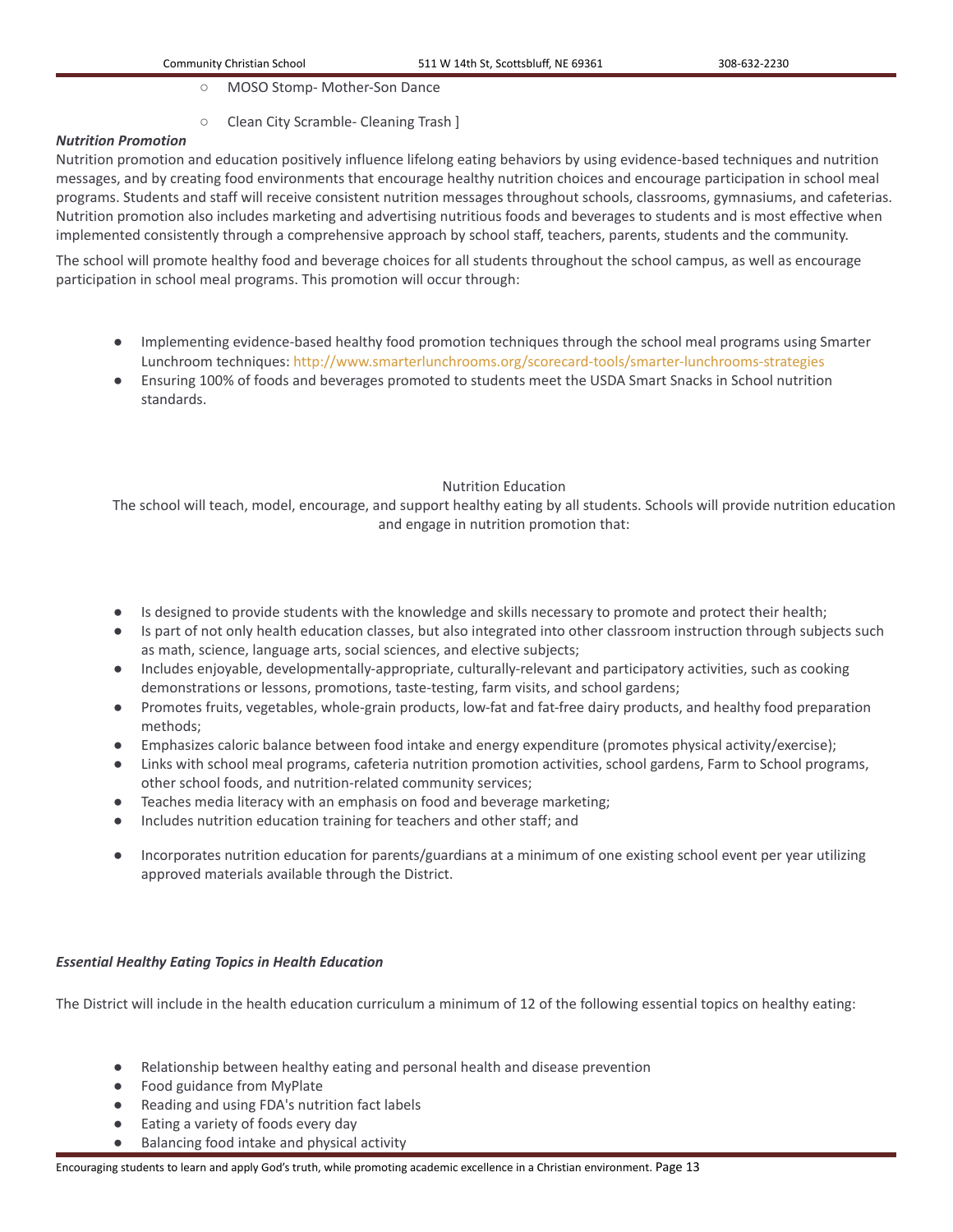- Eating more fruits, vegetables, and whole grain products
- Choosing foods that are low in fat, saturated fat, and cholesterol and do not contain trans fat
- Choosing foods and beverages with minimal added sugars
- Eating more calcium-rich foods
- Preparing healthy meals and snacks
- Risks of unhealthy weight control practices
- Accepting body size differences
- Food safety
- Importance of water consumption
- Importance of eating breakfast
- Making healthy choices when eating at restaurants
- Eating disorders
- The Dietary Guidelines for Americans
- Reducing sodium intake
- Social influences on healthy eating, including media, family, peers and culture
- How to find valid information or services related to nutrition and dietary behavior
- How to develop a plan and track progress toward achieving a personal goal to eat healthfully
- Resisting peer pressure related to unhealthy dietary behavior
- Influencing, supporting, or advocating for others' healthy dietary behavior

#### *Food and Beverage Marketing in Schools*

The school is committed to providing a school environment that ensures opportunities for all students to practice healthy eating and physical activity behaviors throughout the school day while minimizing commercial distractions. The school strives to teach students how to make informed choices about nutrition, health, and physical activity.

Any foods and beverages marketed or promoted to students on the school campus during the school day will meet or exceed the USDA Smart Snacks in School nutrition standards or, if stronger, state nutrition standards, such that only those foods that comply with or exceed those nutrition standards are permitted to be marketed or promoted to students.

Food and beverage marketing is defined as advertising and other promotions in schools. Food and beverage marketing often includes oral, written, or graphic statements made for the purpose of promoting the sale of a food or beverage product made by the producer, manufacturer, seller or any other entity with a commercial interest in the product.

As the school nutrition services/PTF reviews existing contracts and considers new contracts, equipment and product purchasing (and replacement) decisions should reflect the applicable marketing guidelines established by the school's wellness policy.

#### **Physical Activity**

Physical activity during the school day (including but not limited to recess, classroom physical activity breaks, or physical education) will not be withheld as punishment. Children and adolescents should participate in physical activity every day.

CCS strives to provide physical activity through multiple opportunities throughout the day. Schools will ensure that these varied physical activity opportunities are in addition to, and not as a substitute for, physical education (addressed in "Physical Education" subsection). All students and staff will be encouraged to participate in movement activities such Brain Breaks, or comparable programs.

The school will ensure that its grounds and facilities are safe and that equipment is available to students to be active. The school will conduct necessary inspections and repairs.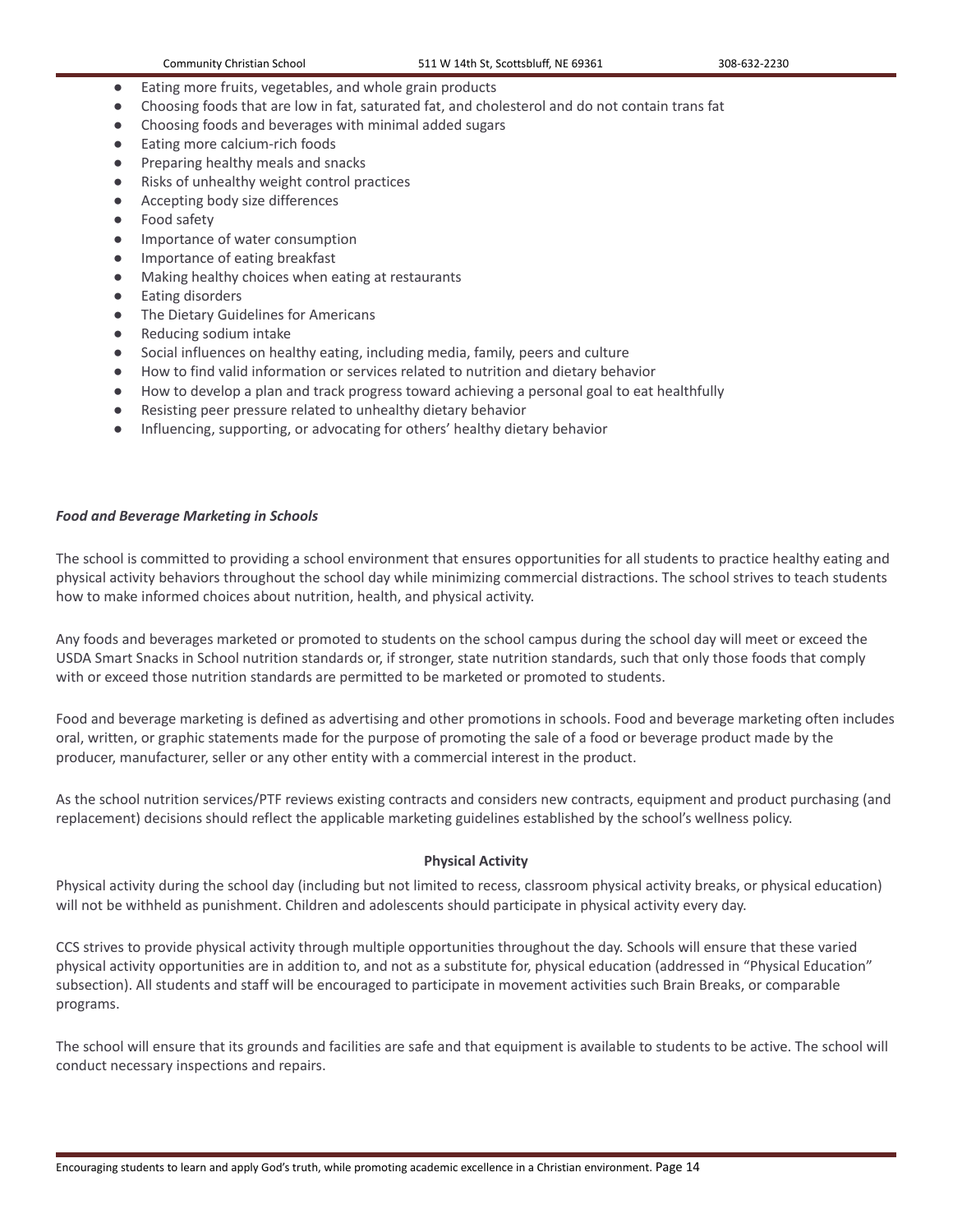#### **Physical Education**

The school implements physical education, using an age-appropriate, sequential physical education curriculum. The physical education curriculum will promote the benefits of a physically active lifestyle and will help students develop skills to engage in lifelong healthy habits, as well as incorporate essential health education concepts.

All students will be provided equal opportunity to participate in physical education classes. The school will make appropriate accommodations to allow for equitable participation for all students and will adapt physical education classes and equipment as necessary. The school's physical education program will promote student physical fitness through curriculum based fitness and activity assessments.

## *Essential Physical Activity Topics in Health Education*

Health education will be required in all elementary grades. The school will include in the health education curriculum a minimum of 12 of the following essential topics on physical activity:

- The physical, psychological, or social benefits of physical activity
- How physical activity can contribute to a healthy weight and healthy lifestyle
- How physical activity can contribute to the academic learning process
- How an inactive lifestyle contributes to chronic disease
- Health-related fitness, that is, cardiovascular endurance, muscular endurance, muscular strength, flexibility, and body composition
- Differences between physical activity, exercise and fitness Phases of an exercise session, that is, warm up, workout and cool down
- Overcoming barriers to physical activity
- Decreasing sedentary activities, such as TV watching and gaming
- Opportunities for physical activity in the community
- Preventing injury during physical activity
- Weather-related safety, for example, avoiding heat stroke, hypothermia and sunburn while being physically active
- How much physical activity is enough, that is, determining frequency, intensity, time and type of physical activity
- Developing an individualized physical activity and fitness plan
- Monitoring progress toward reaching goals in an individualized physical activity plan
- Dangers of using performance-enhancing drugs, such as steroids
- Social influences on physical activity, including media, family, peers and culture
- How to find valid information or services related to physical activity and fitness
- How to influence, support, or advocate for others to engage in physical activity
- How to resist peer pressure that discourages physical activity.

#### *Recess*

The school will offer at least 45 minutes of recess on all days during the school year. Exceptions may be made as appropriate, such as on early dismissal or special event days. Appropriate hand-washing facilities and/or hand-sanitizing mechanisms should be located just inside/outside the cafeteria to allow students to use these mechanisms before eating.

Outdoor recess will be offered when weather and other conditions make it feasible for outdoor play. Recess will complement, not substitute, physical education class. Recess monitors or teachers will encourage students to be active and will serve as role models by being physically active alongside the students whenever feasible. In the event that recess must be held indoors, teachers and staff will follow the indoor recess guidelines that promote physical activity for students, to the extent practicable.

#### *Classroom Physical Activity Breaks (Elementary and Secondary)*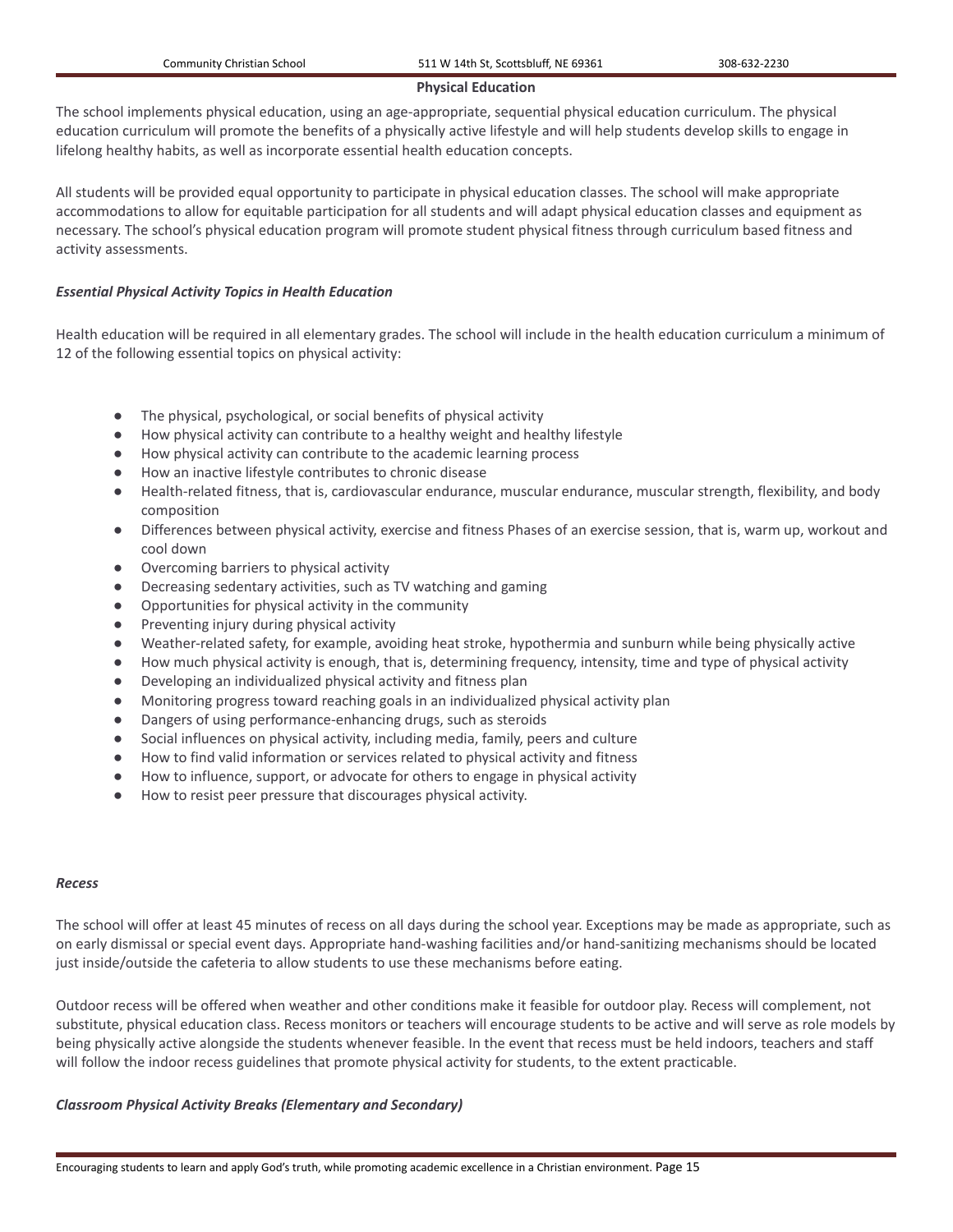Students will be offered periodic opportunities to be active or to stretch throughout the day on all or most days during a typical school week. The school recommends teachers provide short (3-5 minute) physical activity breaks to students during and between classes during the school day. These physical activity breaks will complement, not substitute, for physical education class, recess, and class transition periods.

#### *Active Academics*

Teachers will incorporate movement and kinesthetic learning approaches into "core" subject instruction when possible (e.g., science, math, language arts, social studies and others) and do their part to limit sedentary behavior during the school day. The District will support classroom teachers incorporating physical activity and employing kinesthetic learning approaches into core subjects by providing annual professional development opportunities and resources, including information on leading activities, activity options, as well as making available background material on the connections between learning and movement. Teachers should strive to provide an additional 15-30 minutes of physical activity in the classrooms each day to supplement recess and physical education times. Teachers will serve as role models by being physically active alongside the students whenever feasible.

## *Before and After School Activities*

The school will encourage students to be physically active before and after school by sponsoring or permitting physical activity during the childcare programming.

## **Other Activities that Promote Student/Staff Wellness**

## *Description of basic guidelines*

The school will integrate nutritional, physical, and mental wellness activities across the entire school setting, and work towards the same set of goals and objectives promoting student and staff well-being, optimal development and strong educational outcomes.

All school-sponsored wellness events will include nutritional, physical, and mental activity and healthy eating opportunities when appropriate.

#### *Community Partnerships*

The school will develop, enhance, or continue relationships with community partners (e.g., hospitals, universities/colleges, local businesses, extension office providers, and coordinators, etc.) in support of this wellness policy implementation. Existing and new community partnerships and sponsorships will be evaluated by a designated Wellness representative to ensure that they are consistent with the wellness policy and its goals.

#### *Community Health Promotion and Family Engagement*

The school will promote to parents/caregivers, families, and the general community the benefits of and approaches for healthy eating and physical activity throughout the school year. Families will be informed and invited to participate in school-sponsored activities and will receive information about health promotion efforts. As described in the "Community Involvement, Outreach, and Communications" subsection, the school will use electronic mechanisms (e.g., email or displaying notices on the District's website), as well as non-electronic mechanisms, (e.g., newsletters, presentations to parents or sending information home to parents), to ensure that all families are actively notified of opportunities to participate in school-sponsored activities and receive information about health promotion efforts.

#### *Staff Wellness and Health Promotion*

Research confirms that school employees who participate in wellness activities are less likely to be absent as well as increase their productivity. The school encourages healthy habits amongst staff to improve health and wellness!